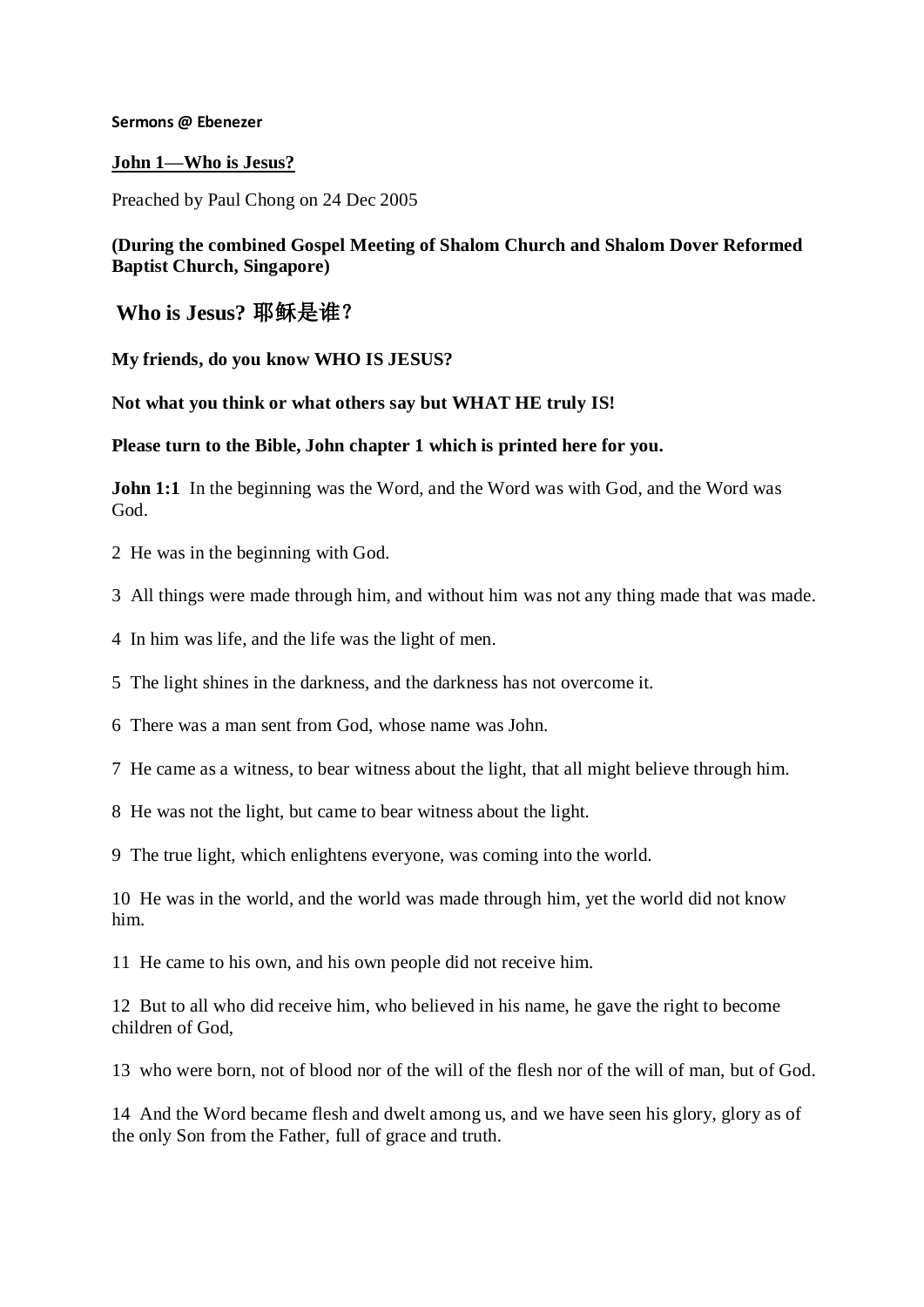# **INTRODUCTION**

We have just read from the Bible, the first 14 verses of chapter 1 in the gospel of John.

When you read it carefully, you'll find the answer to that question, "Who is Jesus?"

Verse 1 tells us that;

Jesus was that Word that existed in the beginning before all other things came into being!

Jesus was that Word that became flesh; that He took on the form of man, and came to dwell among us! This is in verse 14.

The last part of verse 1 tells us; That Word was God! - Jesus is God!

He is the same God who directs the earth in its orbit and kept all other planetary bodies in its course!

He spoke and the world was created! This is what it meant in  $\sqrt{3} \& 10$ .

He is the One who keeps the sun burning, and feeds the little sparrows.

He upholds the universe, and hears every prayer uttered by His people.

At His command, the storm was stilled and water was turned into wine!

Every human must one day stand before Him and give an account to Him.

He shall pronounce judgment on everyone! - Eternal life on those who believe or eternal death unto those who reject Him!

Today, these words may sound like just empty threats to you!

But on that day, everyone will understand the full terror of that punishment!

Speaking of that future Judgment, the Bible says;

Many will cry out, 'calling to the mountains and rocks, "Fall on us and hide us from the face of him who is seated on the throne, and from the wrath of the Lamb, '

(Rev 6v16) 向山和岩石说:「倒在我们身上吧!把我们藏起来,躲避坐宝座者的面目 和羔羊的忿怒;

But that is just wishful thinking!

For nothing can hide sinners from God who judges on that day!

By then, Everyone will realize what the Bible says is true; that "All have sinned and fall short of the glory of God" (**Rom 3:23)** 世人都犯了罪,亏缺了神的荣耀;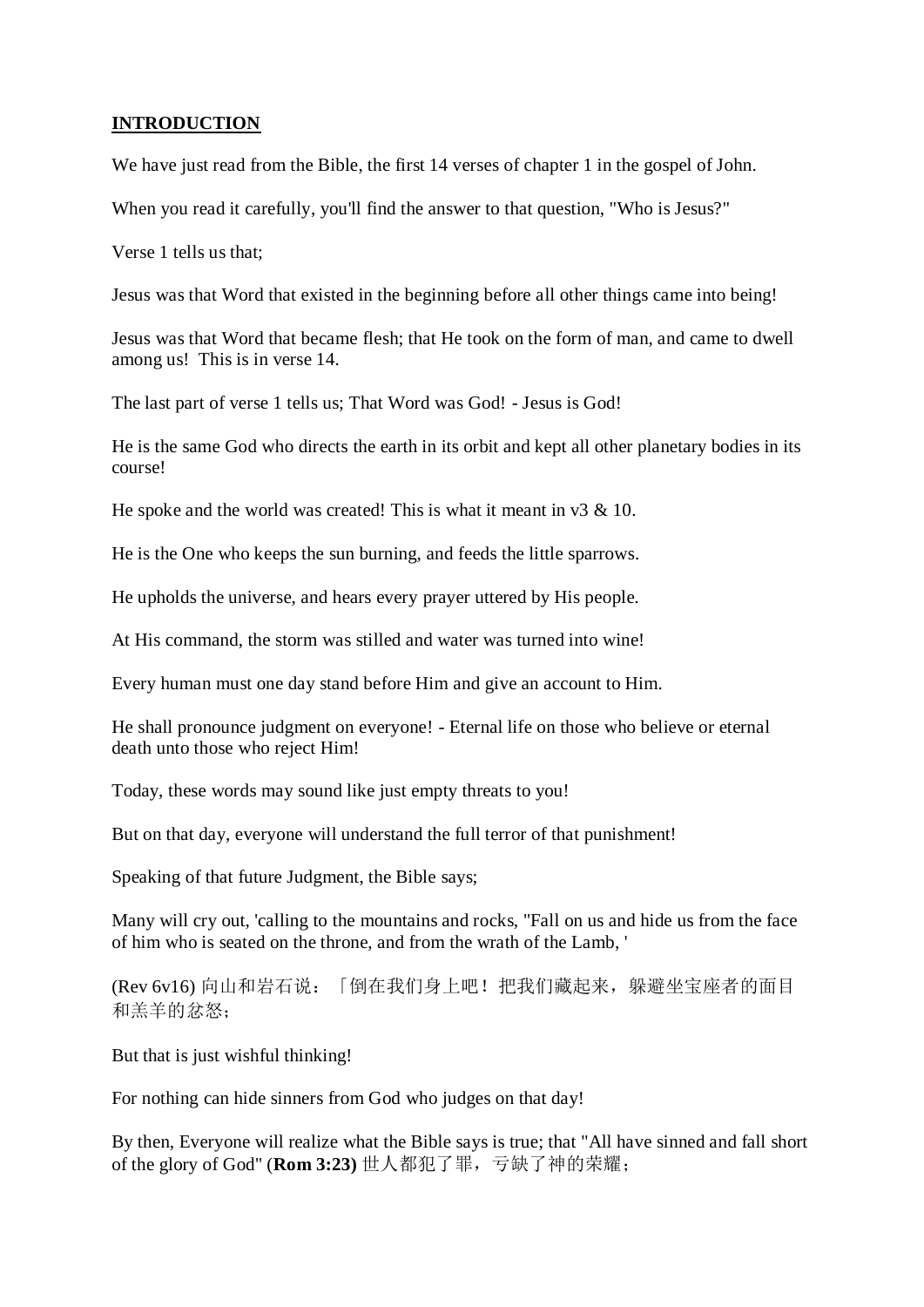As it is written: "None is righteous, no, not one; (Rom 3:10) 就如经上所记: 没有义人, 连一个也没有。

Today, few people see themselves as God sees them.

But on that day, everyone will see themselves with the same transparency that God sees them!

Right into the deepest recesses of their own heart!

They will remember every bad thing they have ever committed; in words, thoughts or deeds!

At the same time they will recall God's commands:

"You shall not murder, You shall not commit adultery, You shall not steal, You shall not bear false witness, Honor your father and mother, and, You shall love your neighbor as yourself." (Matt 19v18-19)

Mat 19:18 不可杀人;不可奸淫;不可偷盗;不可作假见证;Mat 19:19 当孝敬父 母,又当爱人如己。」

Did you ever take anything that is not yours?

Did you ever say anything that is not true?

Did you love other people like you love yourself?

Every person ever lived will be guilty before the all-seeing eyes of God.

Every excuse will be silenced on their lips!

Then and only then, Jesus will judge both the living and the dead! (Acts 10v42)

审判活人、死人

This is the Jesus that your Christian friends want to introduce to you!

They have invited you here because they want you to know the way of escape!

They themselves have found one who can deliver them and Jesus is the One!

Do you know that;

The same Jesus who judges on the last day, is willing to be your Savior today!

For He said, "Truly, truly, I say to you, whoever hears my word and believes him who sent me has eternal life. He does not come into judgment, but has passed from death to life." (**Joh 5:24)** 我实实在在的告诉你们,那听我话、又信差我来者的,就有永生;不至於定 罪,是已经出死入生了。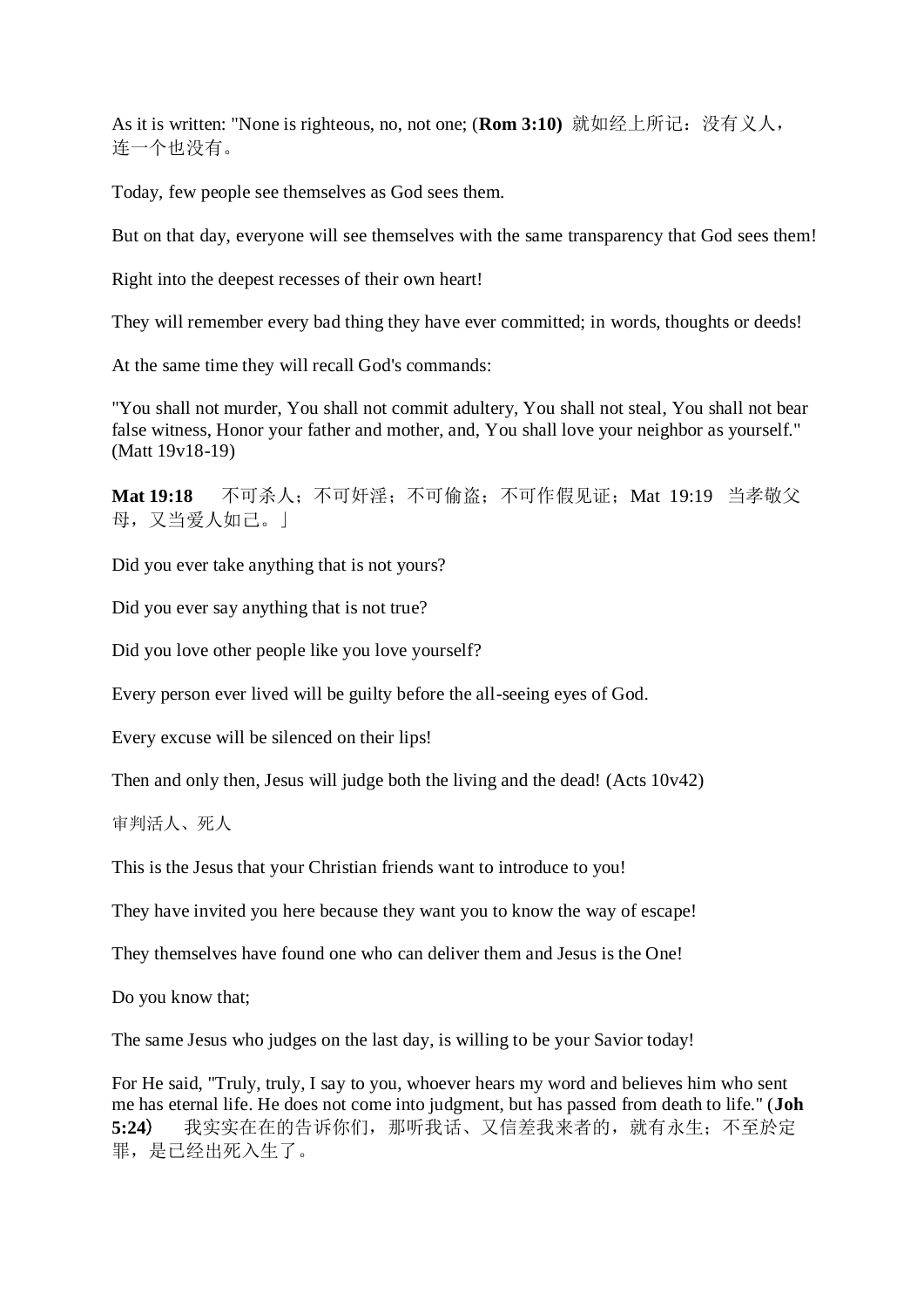To them who know Him and love Him today, He will become your Advocate, your Mediator and Savior on that Judgment Day!

But, How can I love Him when I hardly know Him? You might say.

If you have heard every word so far, you would know He is God, the Lord of all and the Judge to come.

You have broken the Laws of God and you will be sentenced on the Day of Judgment!

Yes! - But I have done many good things as well! Don't they count as anything at all?

I have helped others like the poor and the hungry, the sick and the weak.

I have been religious enough to honor as many gods as possible with my offerings of incense and fresh fruits!

I enter every temple and church to pay my respect whenever I can!

I know I am not perfect but I have done my best! My very best!

### **My friends, -- do you know what God said in the Bible?**

**"a person is not justified by works of the law but through faith in Jesus Christ, so we also have believed in Christ Jesus, in order to be justified by faith in Christ and not by works of the**  law, because by works of the law no one will be justified." (Gal 2:16) 人称义不是因行 律法,乃是因信耶稣基督,连我们也信了基督耶稣,使我们因信基督称义,不因行律法称 义;因为凡有血气的,没有一人因行律法称义。

Even if you are to be judged by your own works, you would have committed far too many wrongs!

Most important of all, you have not kept, the laws of God, the Ten Commandments; you have failed to worship **ONLY** the true and living God.

When you offer incense & joss-sticks to images and bow down to them; you become an idolworshipper!

You do not know how serious your crime is until you read what God says in the Bible.

**It says:** "They have made me jealous with what is no god; they have provoked me to anger with their idols" (**Deut 32:21)** 他们以那「不算为神」的触动我的愤恨,以虚无的神惹 了我的怒气。

"I will destroy your high places and cut down your incense altars and cast your dead bodies upon the dead bodies of your idols, and my soul will abhor you."

**(Lev 26:30**) 我又要毁坏你们的邱坛,砍下你们的日像,把你们的尸首扔在你们偶像 的身上:我的心也必厌恶你们。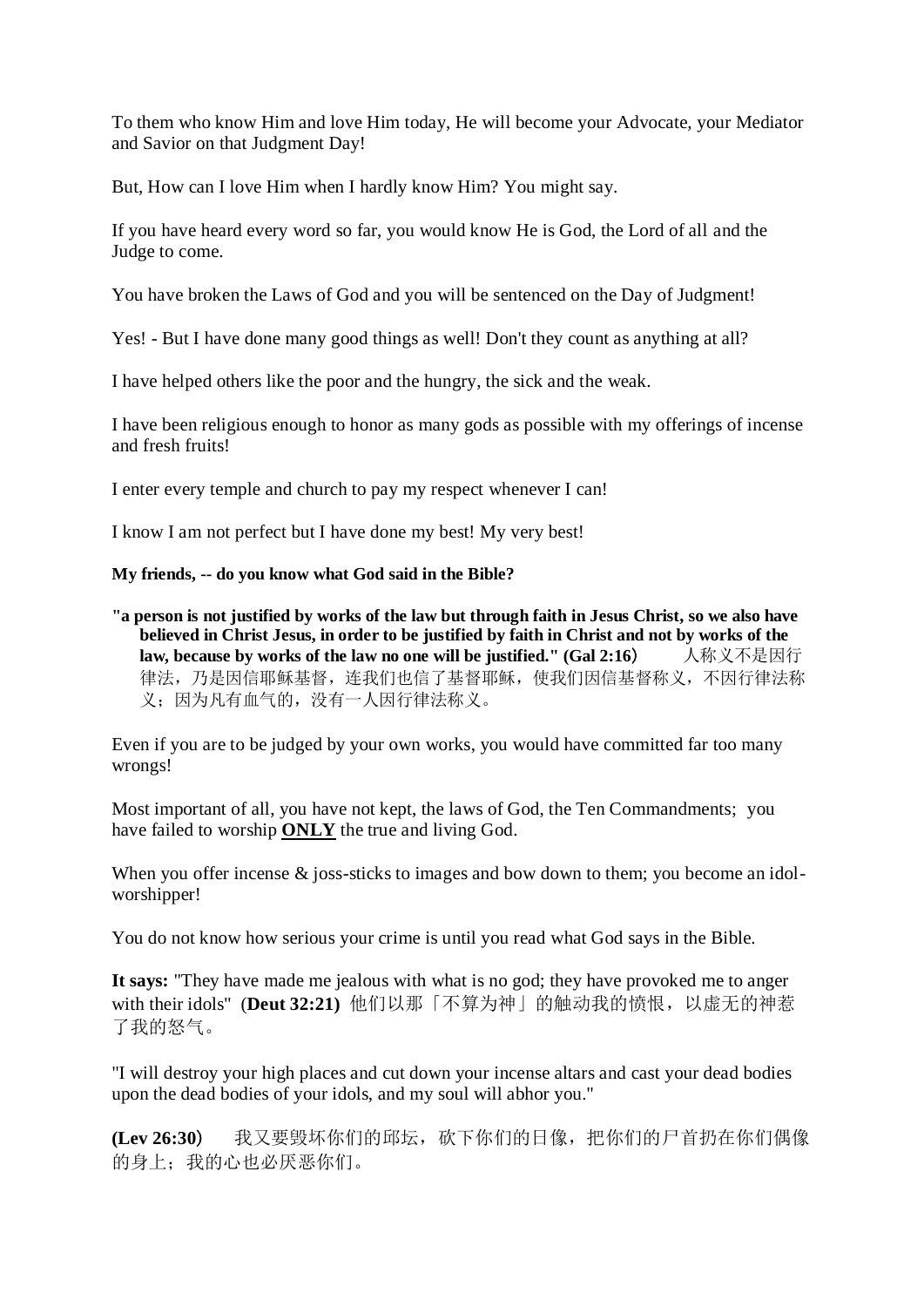You have offended the Holy God!

His ANGER will not cease unless your offence is adequately punished!

Therefore; God declares that, "They will suffer the punishment of eternal destruction, away from the presence of the Lord and from the glory of his might,.. " (2Th 1:9) 他们要受刑罚, 就是永远沉沦, 离开主的面和他权能的荣光。

That would have been the fate of every sinner, has it not been for the love of God the Father.

It is written in the Bible, "For God so loved the world, that he gave his only Son, that whoever<br>believes in him should not perish but have eternal life. (**Joh 3:16**) [神爱世人, 甚至将他的独生 believes in him should not perish but have eternal life. (**Joh 3:16**) 子赐给他们,叫一切信他的,不至灭亡,反得永生。

In equally clear words, the apostle John also says, "… that the Father has sent his Son to be the Savior of the world." (**1Jo 4:14)** 父差子作世人的救主

When God's Son, the Savior of the world was born through a virgin, the angels

announced that His name is Jesus, for He shall save His people from their sins.

名叫耶稣,因他要将自己的百姓从罪恶里救出来

For the name Jesus means Savior!

How did Jesus save His people?

When John the Baptist saw Jesus he said, "Behold, the Lamb of God, who takes away the sin of the world! (Joh1:29) 约翰看见耶稣,就说:「看哪,神的羔羊,除去世人罪孽的!

Jesus is the sacrificial Lamb that takes away the sins of His people!

Jesus Himself said, "I am the good shepherd. The good shepherd lays down his life for the sheep. (**Joh 10:11**) 我是好牧人;好牧人为羊舍命。

Jesus will save His people by dying for His sheep!

Therefore, God's Son came to earth, took on human nature, and live life fully as a man.

For 33 years, He experienced all the joys and pains of man but without sinning at all!

Jesus then offers this perfect life to God the Father as a substitute for His guilty people, His condemned sheep.

He volunteered to take their place and bear the just  $\&$  full punishment for their sin.

The sinless Son of God willingly suffered and died for them, "the righteous for the unrighteous, that he might bring us to God." (1 Pet 3v18) 因基督 也曾一次为罪受苦, "就是义的代替不义的,为要引我们到神面前。"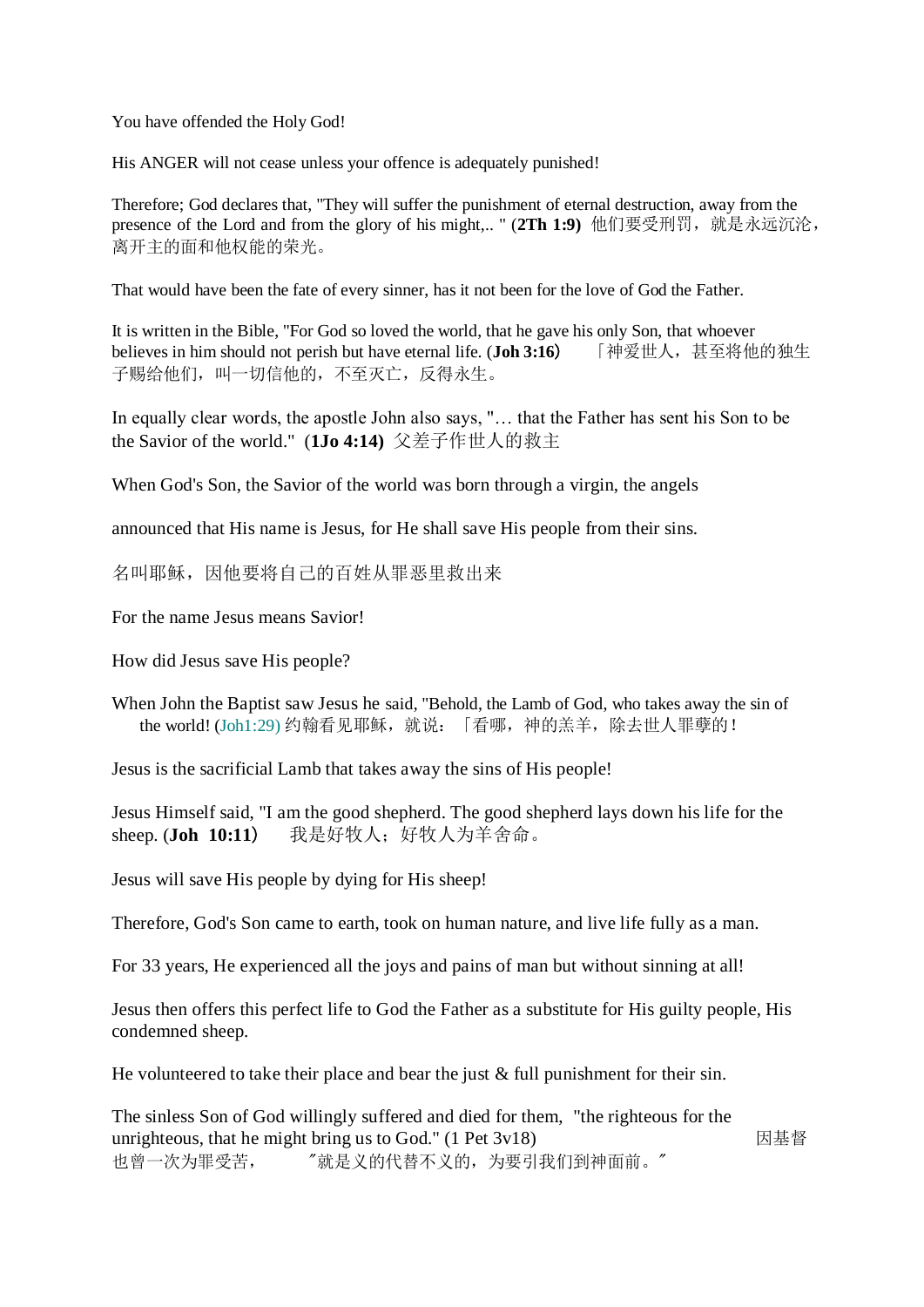But the most important thing left is -- whether God the Father accepts what Jesus has done?

The Bible tells us Yes! God is fully satisfied with His payment!

God showed His complete satisfaction by raising Jesus from the dead!

Now! -- there exists this perfect payment for the sins of those whom He came to save?

On this basis God can offer a full and free pardon to sinners who otherwise are condemned!

But, how can this payment be effective for you?

You must stop trying to offer your own payment to God!

Remember, all your efforts and good works are NOT acceptable to God.

God has already accepted Jesus' death as the perfect & ONLY payment.

Therefore, all who want pardon from God must come on that basis alone!

God accepts only this basis.

God recognizes no other way.

Therefore, Jesus can say, "I am the way, and the truth, and the life. No one comes to the Father except through me.

**(Joh 14:6**) 耶稣说「我就是道路、真理、生命;若不藉著我,没有人能到父那里去。

**Remember,-- "… by works of the law no one will be justified." (Gal 2:16**) 没有一人因行 律法称义。

#### **"… a person is not justified by works of the law but through faith in Jesus Christ,**

人称义不是因行律法,乃是因信耶稣基督,

Faith in Jesus Christ means, trusting in Jesus alone to save you!

To repent is to hate your sins and to turn away from them.

The Bible says, if you confess with your mouth that Jesus is Lord and believe in your heart that God raised him from the dead, you will be saved.

Rom 10:9 你若口里认耶稣为主, 心里信神叫他从死里复活, 就必得救。

For with the heart one believes and is justified, and with the mouth one confesses and is saved. **Rom 10:10** 因为人心里相信,就可以称义;口里承认,就可以得救。

For the Scripture says, "Everyone who believes in him will not be put to shame."